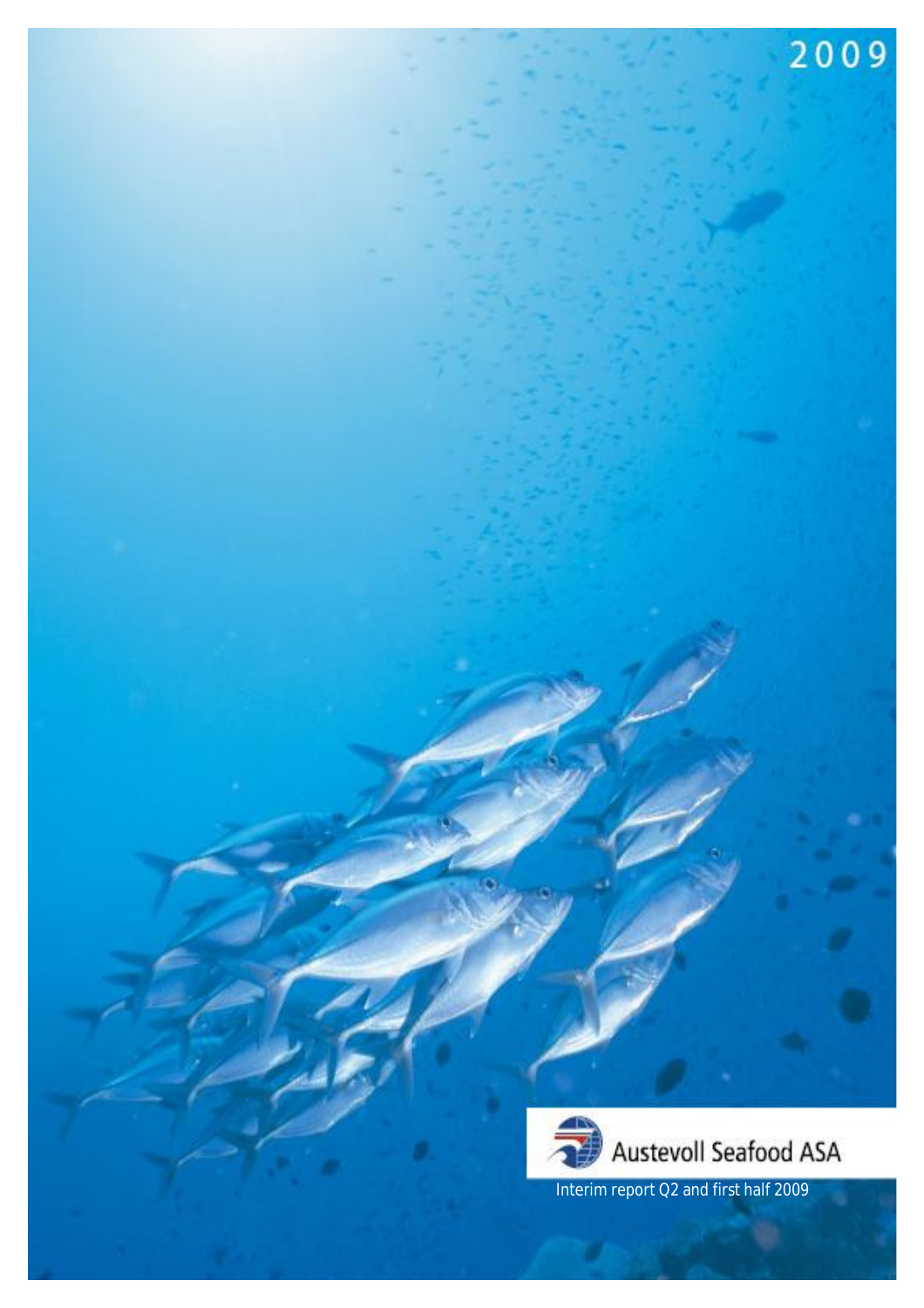

- **\* Strong operating result for Q2 2009**
- **\* Positive development during the first catch season for anchoveta in Peru after implementation of new quota system**
- **\* Good market for salmon and trout in addition to positive development in prices**
- **\* Stable markets for the Group's pelagic products**

## **Q2 2009**

- \* Group income in Q2 2009 totalled NOK 2,900.9 million, an increase from NOK 860.4 million in the same period in 2008.
- \* The Group operating result before depreciation and value adjustment for biomass (EBITDA) for Q2 2009 was NOK 569.7 million compared with NOK 231.3 million in Q2 2008.
- \* Prices for canned products, frozen products and fishmeal have remained at a stable high for the quarter, in addition to good prices for Atlantic salmon and trout. Fish oil prices have been significantly lower when compared with Q2 2008.
- \* Austevoll Seafood ASA sold 6 million shares in Lerøy Seafood Group ASA during the second quarter at a price of NOK 82 per share. Austevoll Seafood ASA subsequently owns 63.73% of Lerøy Seafood Group ASA.
- \* During Q2, Austevoll Seafood ASA has made downpayments on long-term liabilities totalling NOK 478 million. These are in addition to normal instalments.
- \* Fishing for anchoveta in Peru started on 20 April and this was the first fishing season since the implementation of the new quota system based on individual quotas.
- \* At the end of June, Welcon Invest AS decided to increase its shareholding in Bodø Sildoljefabrikk AS to 58.33%.

| Key figures for the Group        |                   |                               |                 |                 |              |
|----------------------------------|-------------------|-------------------------------|-----------------|-----------------|--------------|
| All figures in NOK 1.000         | Q <sub>2</sub> 09 | Q <sub>2</sub> 0 <sub>8</sub> | <b>YTD 2009</b> | <b>YTD 2008</b> | 31.12.2008   |
|                                  |                   |                               |                 |                 |              |
| Operating income                 | 2.900.879         | 860.417                       | 5.383.962       | 1.602.393       | 4.088.394    |
| <b>EBITDA</b>                    | 569.721           | 231.273                       | 907.013         | 301.035         | 788.617      |
| EBITDA %                         | 20 %              | 27 %                          | 17 %            | 19%             | 19%          |
|                                  |                   |                               |                 |                 |              |
| Earnings per share               | 1,83              | 0,13                          | 2,29            | 0.06            | 0,66         |
|                                  |                   |                               |                 |                 |              |
| Total assets                     | 15.832.176        | 8.550.771                     | 15.832.176      | 8.550.771       | 15.984.653   |
| Equity                           | 6.264.224         | 4.150.790                     | 6.264.224       | 4.150.790       | 5.619.768    |
| Equity ratio                     | 40 %              | 49 %                          |                 | 0               | 35 %         |
| Net interest bearing debt (NIBD) | $-5.673.730$      | $-2.836.883$                  | $-5.673.730$    | $-2.836.883$    | $-6.554.294$ |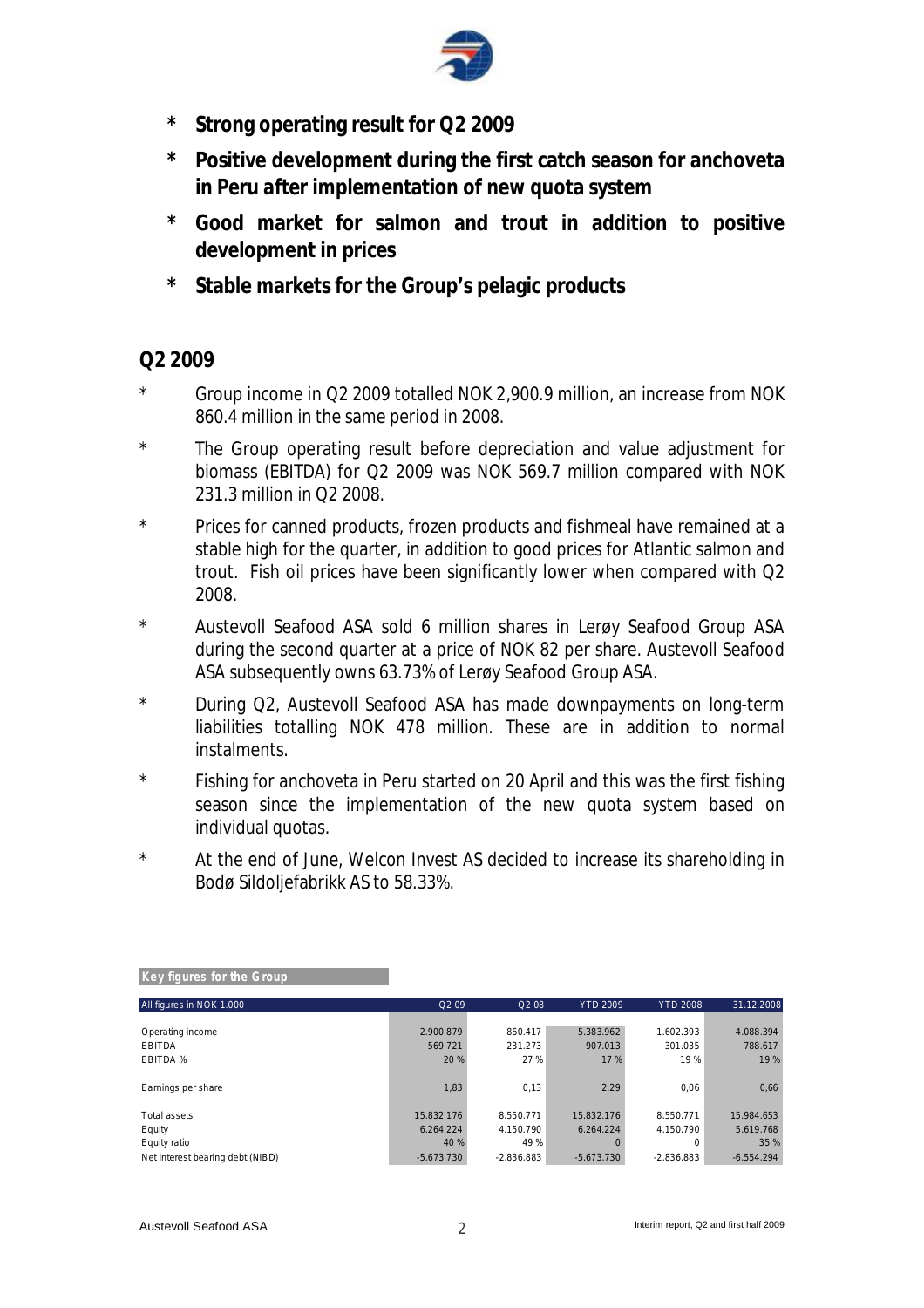

## **Financial information Q2 2009**

The Austevoll Seafood Group reported operating income of NOK 2,900.9 million for the quarter (Q2 2008 NOK 860.4 million). EBITDA before value adjustment for biomass in Q2 was NOK 569.7 million (Q2 2008 NOK 231.3 million). The Group also achieved stable high prices during Q2 for its pelagic products for consumption, Atlantic salmon and trout. The sales price for fishmeal and fish oil in Q2 2009 has been lower than in Q2 2008 - significantly lower for fish oil. However, the price trend for both fishmeal and oil has shown an upward turn throughout the entire second quarter. EBIT before value adjustment for biomass in Q2 was NOK 454.5 million (Q2 2008 NOK 176.6 million). EBIT after value adjustment for biomass in Q2 was NOK 619.0 million (Q2 2008 NOK 176.6 million).

Income from associated companies for Q2 totalled NOK 28.5 million (Q2 2008 NOK - 9.7 million). The largest affiliated companies in 2009 are Br. Birkeland AS, Norskott Havbruk (Scottish based Scottish Sea Farms Ltd.), Bodø Sildoljefabrikk AS and Shetland Catch Ltd.

The Group's net interest costs in Q2 2009 totalled NOK 77.2 million (Q2 2008 NOK 43.9 million). The Group's net other financial costs in Q2 2009 totalled NOK 21.8 million (Q2 2008 NOK 81.2 million).

The result after tax for the quarter totalled NOK 437.6 million (Q2 2008 NOK 25.2 million).

### **Business segments**

**Fishmeal and fish oil** 

Operating income in Q2 2009 totalled NOK 620.3 million (NOK 495.4 million in Q2 2008) and EBITDA amounted to NOK 225.3 million (NOK 171.8 million in Q2 2008).

Sales of fishmeal and fish oil in the second quarter amounted to approx. 104,000 tons compared with 77,000 tons in Q2 2008. The prices for fishmeal have remained stable to increasing in Q2, but somewhat lower than Q2 2008. The prices for fish oil have been significantly lower in Q2 2009 compared with Q2 2008. The global price trend for fishmeal and oil has shown an increase throughout the entire second quarter 2009.

The second quarter is a good season for production in Peru. The new quota system with individual quotas for anchoveta fishing is now in effect and the first season after implementation of the new quota system started on 20 April and closed on 30 July.

During the first whole season, our Peruvian fleet recorded 102 days of fishing its own quota compared with 38 days during the first season of 2008. This increase has a positive impact on both the society as a whole, environmentally and socially, and for the company in terms of improved utilisation of the company's fleet and production capacity and by receiving larger volumes of raw materials from third parties. This has resulted in an increased quality in fishmeal and improved return from fish oil and lower operating costs.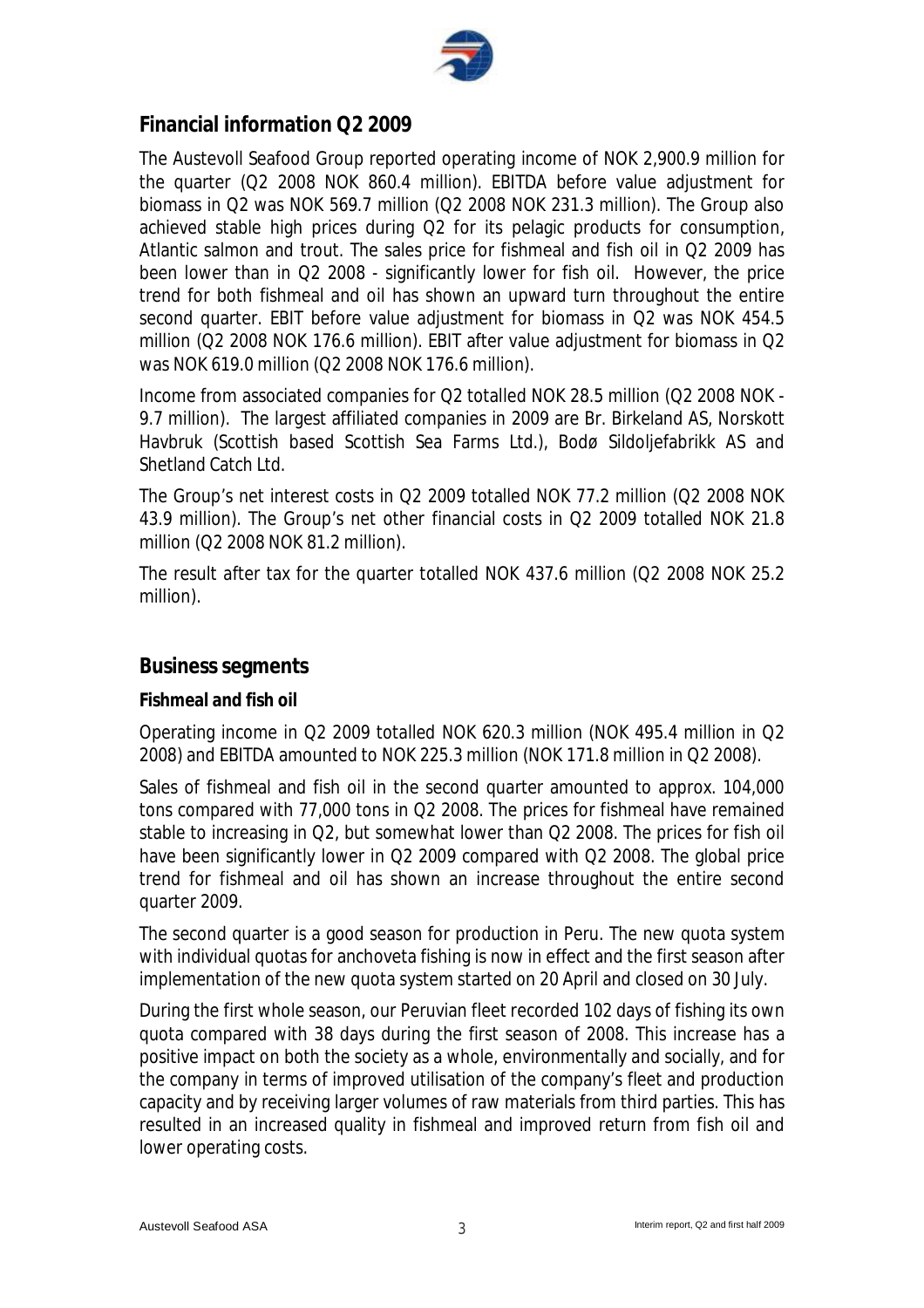

However, the Group has noticed an increase in competition from third parties for raw materials, and this has resulted in pressure on prices for third-party raw materials during the period.

In Europe, the cuttings from production for consumers represents 40%-50% of the total input factors for the production of fishmeal and oil. In terms of seasons, production in the second quarter in Europe was lower than the first quarter. In Chile, cuttings from own production for consumers and the purchase of raw materials from third parties have been the input factors for production of fishmeal and fish oil in the second quarter.

#### **Consumer products**

Operating income in Q2 2009 totalled NOK 290.0 million (NOK 240.7 million in Q2 2008) and EBITDA amounted to NOK 70.6 million (NOK 64.0 million in Q2 2008).

The total volume sold for consumption is distributed as follows; approx. 15,000 tons frozen products (Chile and Peru), an increase of approx. 5,000 tons compared with the same period in 2008, when sales were approx. 10,000 tons. Approx. 649,000 boxes of canned products were sold, compared with approx. 978,000 boxes for the same period in 2008 (Chile and Peru). During the period, the Group sold approx. 537 tons of high and low concentrate Omega 3 oils compared with approx. 426 tons in the same period last year.

In 2009, the Group has significantly increased its share of own quota in Chile which is intended for frozen production. This is clear from the volumes sold both the second quarter and the first half of 2009 when compared with the same periods last year.

Realised prices for all our consumer products have remained at a stable high for the second quarter also and are somewhat higher compared with the same quarter last year. The Group registered pressure on prices for our frozen products in June, resulting from a very good season for fishing for consumers outside the 200-mile zone in Chile in May. Normally the prices on frozen products will increase during the autumn. Fishing for consumers in Peru has been limited during the period and was lower than the same quarter last year.

In fact, subsequent to its investments in 2008, Epax now has an annual production capacity which exceeds 2,000 tons. This has generated an increase in production for the first half when compared with the same period last year, and reflects the volumes sold for Q2 and the first half 2009 when compared with the same periods last year.

#### **Production (Atlantic salmon and trout)**

This segment comprises Lerøy Seafood Group ASA's production segment for Atlantic salmon and trout.

In Q2 2009, the segment reported operating income of NOK 868.3 million and an EBITDA before value adjustment for biomass of NOK 220.9 million. The segment reported harvests of 23,200 tons gutted weight of salmon and trout. The segment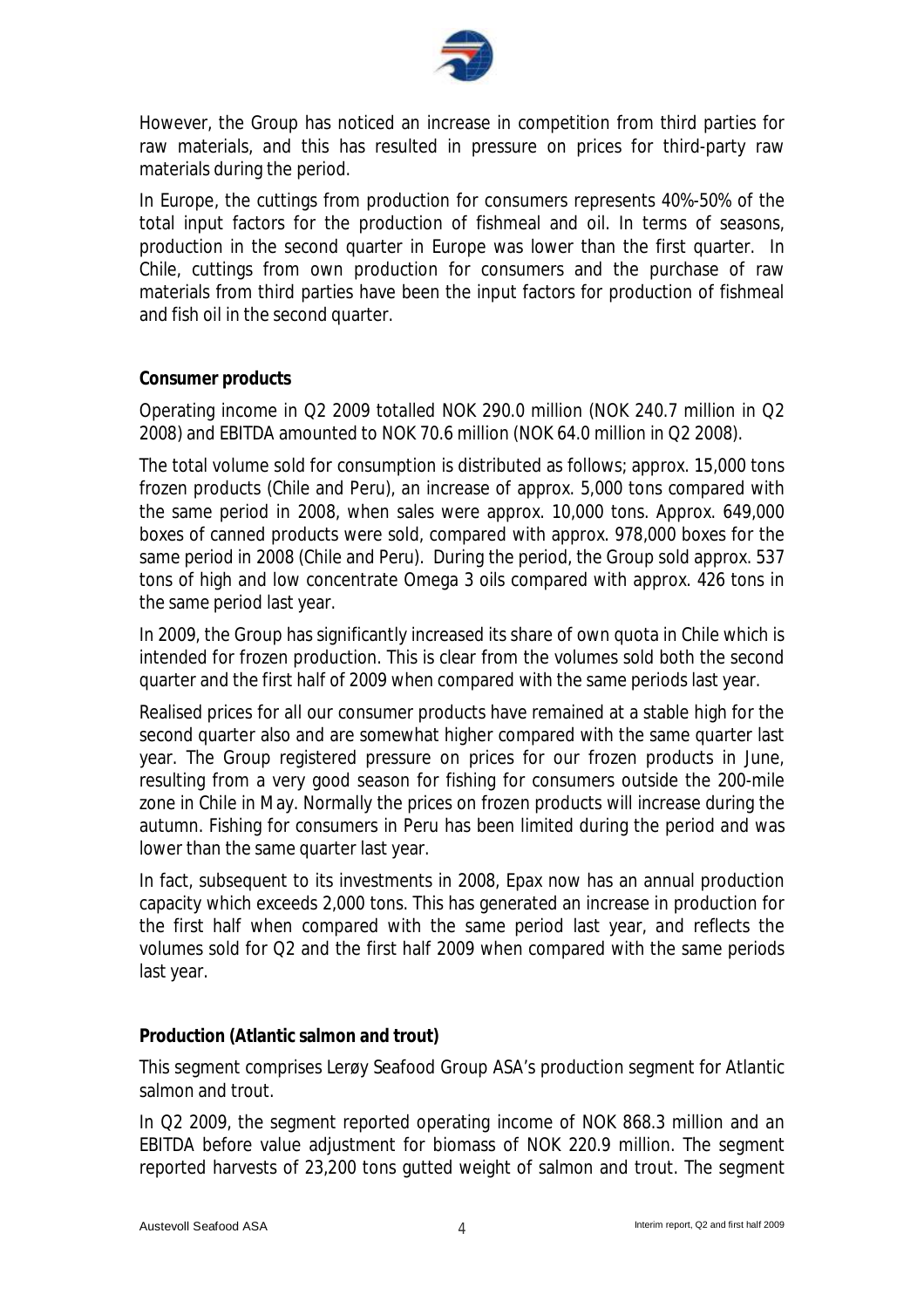

reported a significant increase in EBITDA before value adjustment for biomass when compared with the same quarter 2008. This increase is a result of the higher prices achieved for Atlantic salmon and trout. The prices achieved by the segment for salmon and trout will naturally deviate from the spot market prices due to the Group's long-term industrial marketing strategy. Contract prices realised have been significantly lower than the prevailing spot prices for the first half of the year. The Group's share of contracts will vary between 35% and 40% in the second half of the year, at a similar level to the first half. Taken into consideration with the Group's positive market outlook, this indicates that the Group can expect price levels for the second half which are equal to those in the first half. Net earnings in the second quarter are, as expected, also characterised by the fact that a relatively high share of harvested volumes of salmon comes from those units within the segment which experienced extraordinary production problems in 2008. With improvements to production throughout the quarter, including improved fish health and together with a decline in feed prices, the Board of Directors anticipates falling production costs in the second half year of 2009 when compared with 2008.

#### **Sales and distribution LSG**

This segment comprises Lerøy Seafood Group ASA's sales and distribution segment which covers the following companies: Hallvard Lerøy AS, Lerøy Sverige AS, Nordvik AS, Portnor Lda and Lerøy Sjømatgruppen.

During Q2 2009, the segment recorded operating income of NOK 1 809.0 million and EBITDA of NOK 55.1 million. The segment has seen a positive development in both turnover and EBITDA. This positive development is generated by a number of factors, including a good market for the segment's products – Atlantic salmon and trout – and improved return from the segment's strong position on the main global fish markets.

#### **Pelagic Northern Atlantic (previously Trading)**

Operating income in Q2 2009 totalled NOK 240.3 million (NOK 139.2 million in Q2 2008) and EBITDA amounted to NOK 6.5 million (NOK 0.5 million in Q2 2008).

Pelagic Northern Atlantic comprises the sales company Atlantic Pelagic AS, which carries out all sales activities for the production companies Austevoll Fiskeindustri AS, Sir Fish AS, Modolv Sjøset AS and North Capelin Honningsvåg AS. This company is also responsible for the results of the production companies Austevoll Fiskeindustri AS, Sir Fish AS, Modolv Sjøset AS and North Capelin Honningsvåg AS.

The second quarter normally has lower production rates for the Norwegian pelagic business, and this is reflected in the segment's operating result prior to depreciation.

The Group fishes for North Sea herring in May and June. The Group has produced matie from North Sea herring at one of its plants during this period. Produced volume of matie saw an increase of approx. 35% during the period when compared with the same period last year.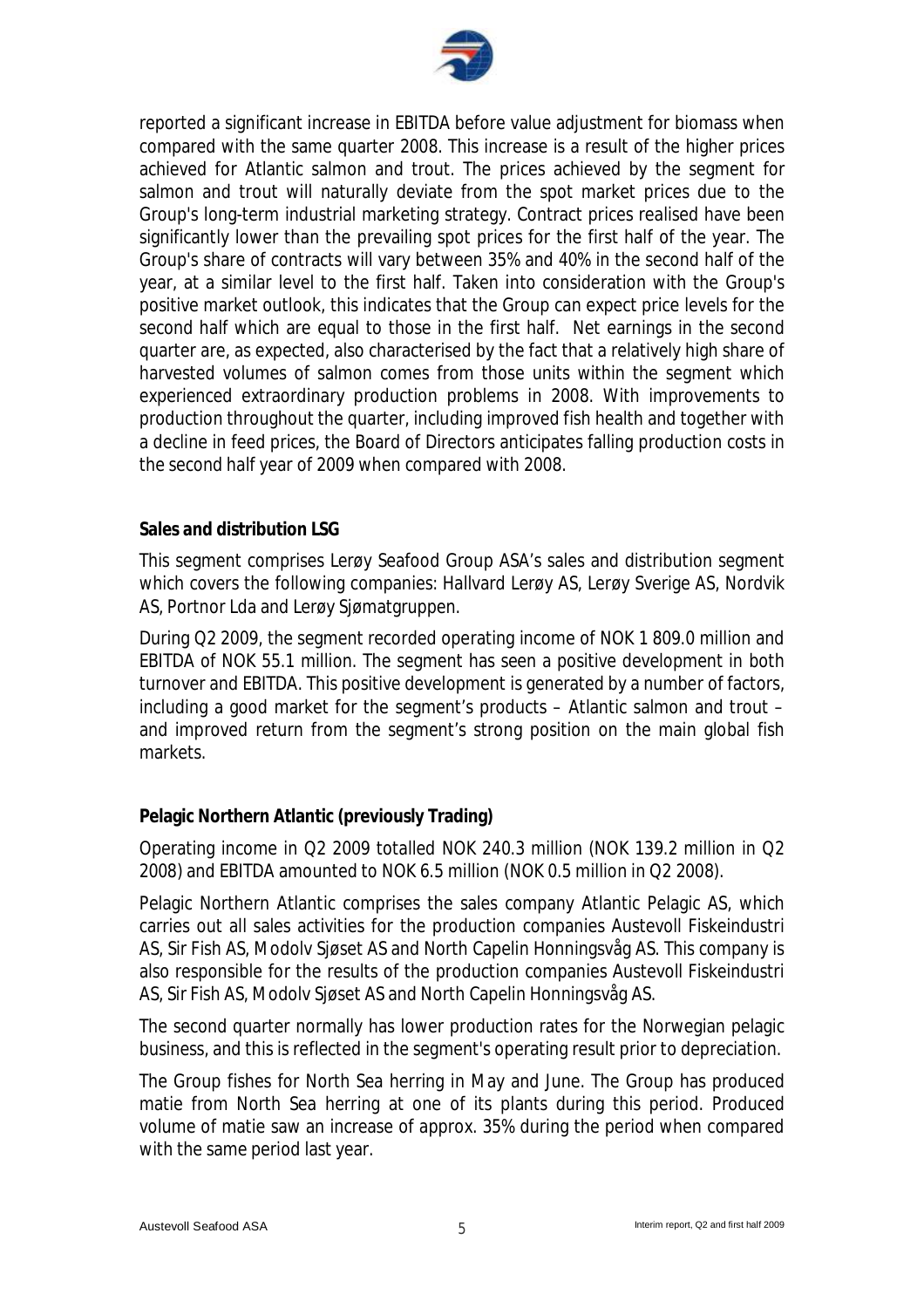

## **Cash flow**

Cash flow from operating activities for Q2 2009 was NOK 306.5 million (NOK -62.5 million in Q2 2008). A good operating profit for the Group has generated positive cash flow from operating activities. However, an increase in working capital during the quarter slightly moderated the effect of the positive cash flow. Cash flow from investment activities for Q2 2009 was NOK 275.3 million (NOK -58.1 million in Q2 2008). The positive cash flow from investment activities was generated by the sale of shares in Lerøy Seafood Group ASA during the quarter. Cash flow from financing activities for Q2 2009 was NOK -523.4 million (NOK -177.3 million in Q2 2008). Downpayments of NOK 478 were made during the quarter on long-term liabilities in addition to the normal instalments for the period. Net change in cash in the second quarter 2009 was NOK 58.4 million (NOK -297.8 million in Q2 2008).

## **First half of 2009**

- \* The Group's earnings for the first half 2009 totalled NOK 5 384.0 million compared with NOK 1 602.4 for the same period in 2008.
- \* The Group operating result before depreciation and value adjustment for biomass (EBITDA) for the first half 2009 was NOK 907.0 million compared with NOK 301.0 million in the first half 2008.
- The Group achieved a higher price for all its consumer goods during the first half of 2009 when compared with the same period last year. Prices achieved for fishmeal and fish oil have been lower when compared with the same period last year. However, the price trends for both fishmeal and fish oil have seen a positive turn during the last months of the interim period. There has been an extremely positive price development during the period for the production of salmon and trout, and the prices achieved are significantly higher than those for the same period last year.
- \* Austevoll Seafood ASA (AUSS) and Origin Enterprises (Origin) merged their respective activities related to fishmeal and fish oil in Norway, Ireland and Great Britain during the first quarter 2009. AUSS' wholly-owned Norwegian subsidiary, Welcon Invest AS (Welcon) is Europe's leading manufacturer of fishmeal and fish oil, and has operations in Norway. With its activities related to marine protein (UFI Group), Origin is a leading manufacturer of fishmeal and fish oil in Ireland and Great Britain.

Origin has transferred its holding in UFI Group to Welcon along with a cash contribution of EUR 16 million in return for a shareholding of 50% in the merged business. This merger strengthens the Group's position in the global sector for marine proteins and oils.

• Austevoll Seafood ASA has increased its shareholding in North Capelin Honningsvåg AS from 40% to 50%. The transaction was executed via its subsidiary Austevoll Fisk AS. North Capelin Honningsvåg AS is a pelagic plant located in Honningsvåg with a strategic location in relation to catch areas for capelin and NVG herring.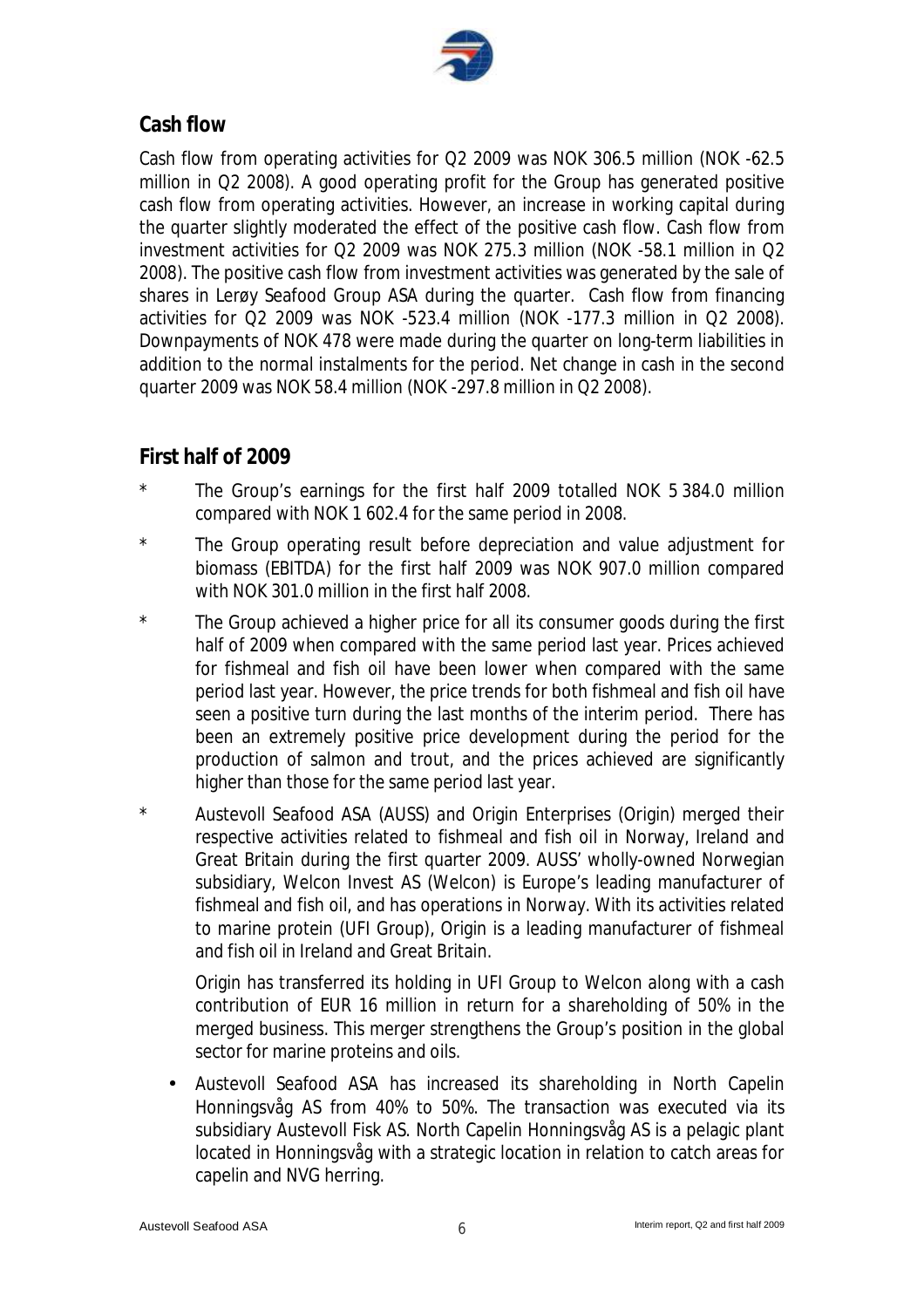

## **Financial information, first half 2009**

The Austevoll Seafood Group reported operating income of NOK 5,384.0 million for the first half of 2009 (H1 2008 NOK 1,602.4 million). EBITDA before value adjustment for biomass in the first half was NOK 907.0 million (H1 2008 NOK 301.0 million). The Group also achieved stable high prices for its pelagic products for consumption, Atlantic salmon and trout. Sales prices achieved for the above-mentioned products have been higher when compared with the same period in 2008. Prices achieved for fishmeal and fish oil have been lower during the first half of 2009 when compared with the same period last year, and at times significantly lower for fish oil. However, the price trend for these products has indicated an increase during Q2 2009. EBIT before value adjustment for biomass for the first half was NOK 674.4 million (H1 2008 NOK 192.4 million). EBIT after value adjustment for biomass in the first half was NOK 813.3 million (H1 2008 NOK 192.4 million).

Income from associated companies for the first half totalled NOK 62.3 million (H1 2008 NOK -36.6 million). The Group's net interest costs in the first half of 2009 totalled NOK 171.2 million (H1 2008 NOK 91.9 million). The Group's net other financial costs in the first half amounted to NOK 18.1 million (H1 2008 NOK 27.3 million).

The result after tax for the first half totalled NOK 545.4 million (H1 2008 NOK 13.2 million).

## **Balance sheet as of 30.06.2009**

At the end of June 2009, the Group had a total balance sheet of NOK 15,832 million compared with NOK 15,985 million at the end of 2008. The group equity at the end of June was NOK 6,264 million compared with NOK 5,620 million at the end of 2008. The equity ratio was 40% as of 30.06.09 compared with 35% as of 31 December 2008.

Net interest-bearing liabilities were NOK 5,673.7 million as of 30.06.09 compared with NOK 6,554.3 million as of year-end 2008. The group's cash reserves as of 30 June 2009 totalled NOK 727.4 million compared with NOK 643.5 million as of year end 2008. The group's cash reserves do not include unutilised withdrawal rights.

Austevoll Seafood ASA sold 6 million shares in Lerøy Seafood Group ASA during the second quarter at a price of NOK 82 per share. The gain on sales was principally utilised to make downpayments of long-term liabilities. In Q2 2009, a total of NOK 478 million were made in extraordinary downpayments on long-term liabilities, in addition to normal instalments for the period.

Austevoll Seafood ASA's bond loan, originally NOK 1 billion, was refinanced during the first quarter. A downpayment of NOK 300 million was made at the end of March 2009 and the remaining NOK 700 million was divided into three new loans, of which NOK 100 million is due for payment in March 2010, NOK 300 million in June 2011 and the remaining NOK 300 million in March 2012.

In the first half, the Group has made extraordinary downpayments of NOK 778 on long-term liabilities in addition to normal instalments for the period.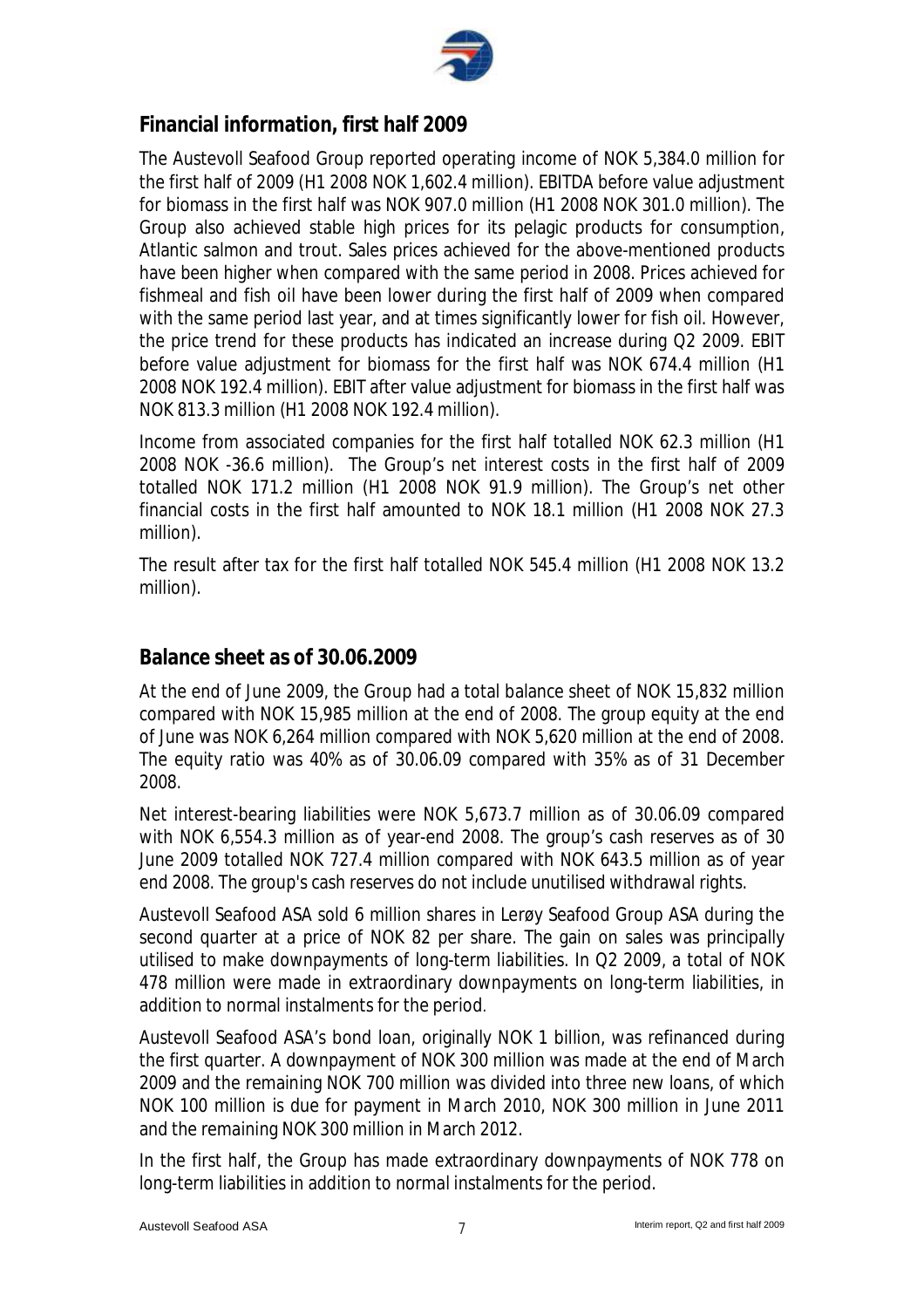

## **Cash flow**

Cash flow from operating activities for the first half of 2009 was NOK 703.8 million (NOK -125.2 million in H1 2008). A good operating profit for the Group has generated positive cash flow from operating activities. However, an increase in working capital during the second quarter slightly moderated the effect of the positive cash flow. Cash flow from investment activities for the first half of 2009 was NOK 229.3 million (NOK -186.9 million in H1 2008). The positive cash flow from investment activities was generated by the sale of shares in Lerøy Seafood Group ASA during the first half. Cash flow from financing activities for the first half of 2009 was NOK -849.1 million (NOK -161.9 million in H1 2008). Downpayments of NOK 778 were made during the first half on long-term liabilities in addition to the normal instalments for the period. Net change in cash in the first half 2009 was NOK 83.9 million (NOK -473.9 million in H1 2008).

### **Risk factors and uncertainty factors**

The group's risk exposure is described in the consolidated annual report for 2008. Operating conditions within the group have seen no significant change throughout the year. Group activities are mainly global and will always be more or less impacted by developments in world economy. Although the recent turbulence in the financial markets will, in time, have an impact on market economies worldwide, AUSS believes that its core activities are founded on long-term sustainable values within an interesting seafood industry.

The group is exposed to risk related to the value of investments in subsidiaries in the event of price changes in the raw materials and finished goods markets, to the extent that these changes impact on the company's competitive edge and earnings potential over time. Operating conditions and price developments for the group's input factors are also central parameters.

Changes in fishing patterns and quota regulations result in fluctuating catch volumes from quarter to quarter, and subsequently in the utilisation of the company's production facilities. The seasonal fluctuations in catch volumes create similar fluctuations in the interim key figures.

The majority share of the Group's liabilities has a floating interest rate, and the Group identifies and continuously evaluates risk exposure related to changes in interest rates.

The Group is exposed to fluctuations in foreign exchange rates, particularly for the EURO, USD, Chilean Peso and Peruvian Soles. Measures to reduce this risk include forward contracts and multi-currency overdraft facilities. Furthermore, parts of the long-term liabilities are adapted in relation to earnings in the same currency.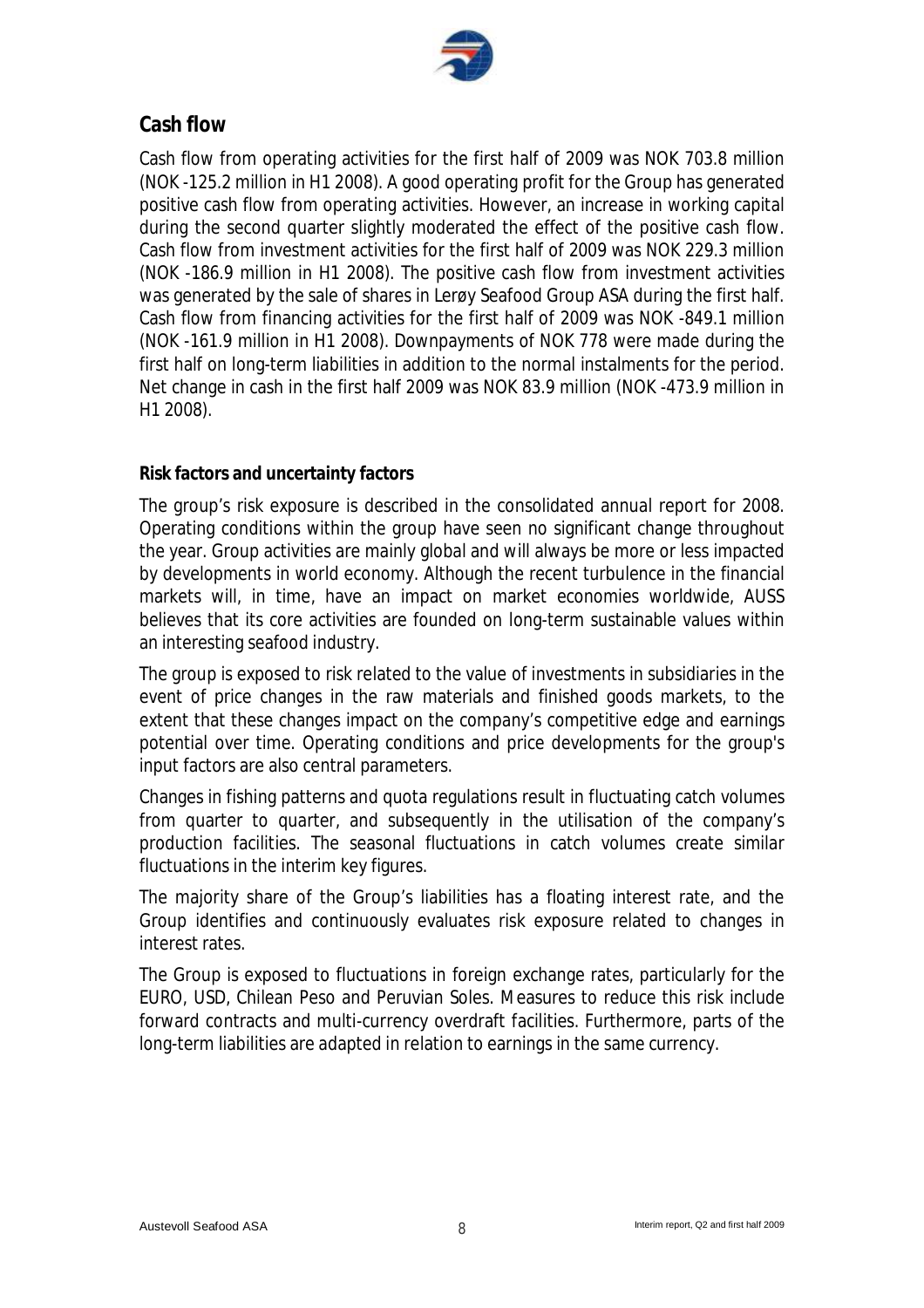

## **Company shareholders**

As of 30 June 2009, the company had 3,831 shareholders. The share price was NOK 30.00 at the end of June 2009.

## **Market and outlook**

#### **Fishmeal and fish oil**

Prices for fishmeal and fish oil have seen an upwards turn during the second quarter. The company has recorded a regular demand for the products from the most important markets and expects to see demand remain stable in the future.

#### **Consumption**

The prices for canned and frozen fish products have been good in the second quarter also, while there has been pressure on the prices for frozen products at the end of the second quarter. The Board of Directors expects to see a stable high demand for the Group's consumer products in the future. With an increased consumer focus on health, the market for the group's high-concentrate Omega -3 products is expected to continue on a positive trend.

#### **Fish farming**

The development in demand for Atlantic salmon and trout has been positive during the first half. This positive development combined with the projected reduction in the global supply of Atlantic salmon in the near future, provides grounds for continued optimism. The above-mentioned factors, combined with expectations of improved productivity for the segment, including improvements to biology, allows for a positive attitude towards developments.

#### **The Group**

The Board of Directors is satisfied that the Group has yet again achieved a good operating result from its business segments in the second quarter of 2009.

The Board of Directors is of the opinion that the recent investments in fishing and production rights, the fleet, industrial sector and sales and distribution, will ensure the Group a solid platform for future earnings.

## Storebø, 18 August 2009 The Board of Directors in Austevoll Seafood ASA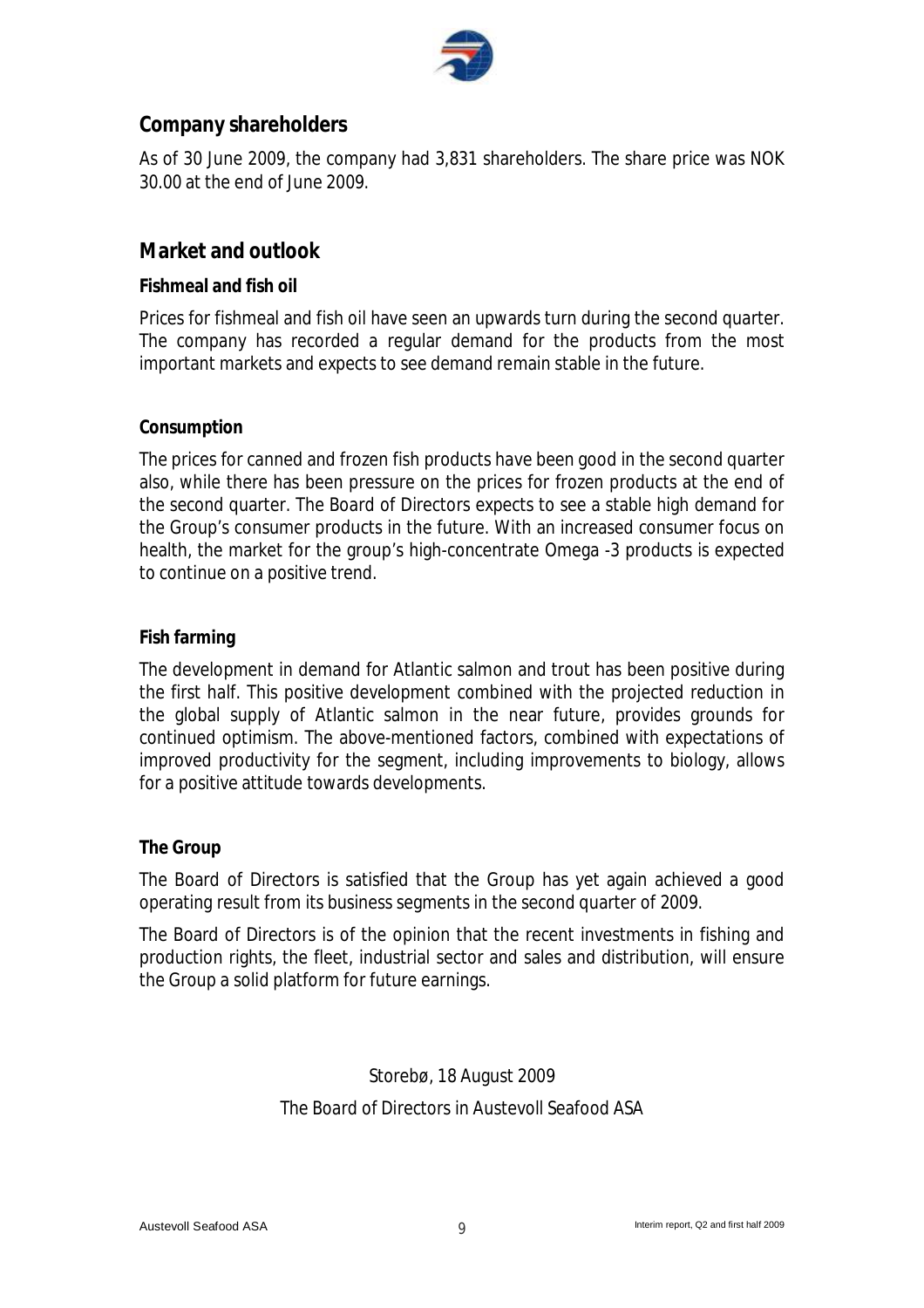

# **FINANCIAL REPORT Q2 2009**

**Condensed Consolidated Income Statement (unaudited)**

| condensed consolidated medine Statement (diladdited) |                   |                   |                 |                 | (audited)  |
|------------------------------------------------------|-------------------|-------------------|-----------------|-----------------|------------|
| All figures in NOK 1.000                             | Q <sub>2</sub> 09 | Q <sub>2</sub> 08 | <b>YTD 2009</b> | <b>YTD 2008</b> | 2008       |
| Operating income                                     | 2.900.879         | 860.417           | 5.383.962       | 1.602.393       | 4.088.394  |
| Raw material and consumables used                    | 1.746.511         | 412.527           | 3.342.681       | 864.421         | 2.291.767  |
| Salaries and personnel expenses                      | 274.710           | 94.854            | 562.870         | 192.305         | 473.280    |
| Other operating expenses                             | 309.937           | 121.763           | 571.397         | 244.632         | 534.730    |
| Operating profit before depreciation (EBITDA)        | 569.721           | 231.273           | 907.013         | 301.035         | 788.617    |
| Depreciation and amortisation                        | 115.177           | 54.640            | 232.615         | 108.594         | 250.029    |
| Impairment                                           |                   |                   |                 |                 | 59.997     |
| EBIT before fair value adjustment biomass            | 454.545           | 176.633           | 674.398         | 192.441         | 478.591    |
| Fair value adjustment biomass                        | 164.430           |                   | 138.869         |                 | 116.953    |
| Operating profit                                     | 618.975           | 176.633           | 813.267         | 192.441         | 595.544    |
| Income from associated companies                     | 28.513            | $-9.696$          | 62.288          | $-36.647$       | 24.988     |
| Net interest expenses                                | $-77.243$         | $-43.891$         | $-171.224$      | $-91.942$       | $-227.475$ |
| Net other financial items (incl. agio/disagio)       | 21.844            | $-81.175$         | 18.126          | $-27.328$       | $-109.255$ |
| Profit before tax                                    | 592.088           | 41.871            | 722.457         | 36.524          | 283.802    |
| Income tax expenses                                  | $-154.518$        | $-16.696$         | $-177.022$      | $-23.343$       | $-120.851$ |
| Net profit                                           | 437.570           | 25.175            | 545.436         | 13.181          | 162.951    |
|                                                      |                   |                   |                 |                 |            |
| Profit to minority interests                         | 99.473            | 1.018             | 122.469         | 1.469           | 40.460     |
| Profit attribut to equity holder of parent           | 338.097           | 24.157            | 422.966         | 11.712          | 122.508    |
| Earnings per share                                   | 1.83              | 0.13              | 2,29            | 0.06            | 0.66       |
| Diluted earnings per share                           | 1,83              | 0,13              | 2,29            | 0,06            | 0,66       |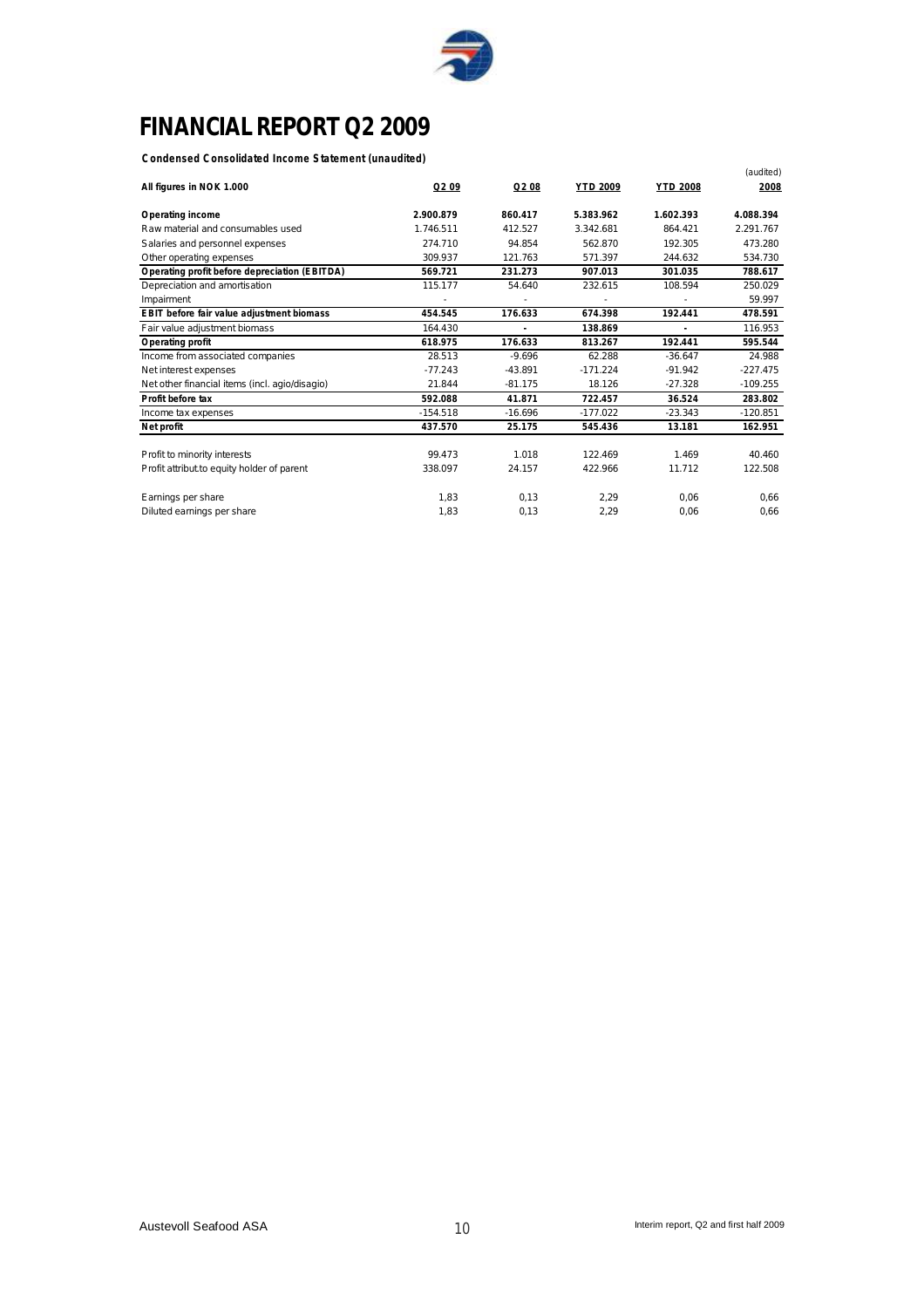

## **Condensed Consolidated Balance sheet (unaudited)**

|                                      |            |            | (audited)  |
|--------------------------------------|------------|------------|------------|
| All figures in NOK 1.000             | 30.06.2009 | 30.06.2008 | 31.12.2008 |
| Assets                               |            |            |            |
| Intangible assets                    | 5.692.879  | 1.572.572  | 5.842.802  |
| Vessels                              | 759.173    | 665.135    | 811.401    |
| Property, plant and equipment        | 3.411.291  | 1.829.047  | 3.573.932  |
| Investments in associated companies  | 506.903    | 2.332.583  | 540.477    |
| Investments in other shares          | 40.816     | 37.592     | 40.967     |
| Other long term receivables          | 142.102    | 62.095     | 124.815    |
| Total non-current assets             | 10.553.166 | 6.499.024  | 10.934.394 |
| Inventories                          | 2.820.962  | 835.582    | 2.554.543  |
| Accounts receivables                 | 1.355.319  | 491.491    | 1.406.178  |
| Other current receivables            | 375.280    | 157.693    | 446.001    |
| Cash and Cash equivalents            | 727.449    | 566.981    | 643.536    |
| Total current assets                 | 5.279.010  | 2.051.747  | 5.050.258  |
| <b>Total assets</b>                  | 15.832.176 | 8.550.771  | 15.984.653 |
|                                      |            |            |            |
| Equity and liabilities               |            |            |            |
| Share capital                        | 92.159     | 92.159     | 92.159     |
| Share premium fund                   | 3.083.918  | 3.083.918  | 3.083.918  |
| Retained earnings and other reserves | 1.512.411  | 862.559    | 1.451.974  |
| Minority interests                   | 1.575.736  | 112.154    | 991.717    |
| Total equity                         | 6.264.224  | 4.150.790  | 5.619.768  |
| Deferred tax liabilities             | 1.762.802  | 469.339    | 1.666.258  |
| Pension obligations                  | 27.856     | 19.206     | 34.323     |
| Borrowings                           | 4.609.602  | 2.582.481  | 5.432.917  |
| Other long-term liabilities          | 135.871    | 18.149     | 437.960    |
| Total non-current liabilities        | 6.536.131  | 3.089.175  | 7.571.457  |
| Short term borrowings                | 620.107    | 424.192    | 530.940    |
| Overdraft facilities                 | 1.177.702  | 441.137    | 920.827    |
| Account payable                      | 748.471    | 253.390    | 721.756    |
| Other current liabilities            | 485.542    | 192.084    | 619.904    |
| <b>Total current liabilities</b>     | 3.031.821  | 1.310.803  | 2.793.428  |
| <b>Total liabilities</b>             | 9.567.952  | 4.399.978  | 10.364.885 |
| Total equity and liabilities         | 15.832.176 | 8.550.768  | 15.984.653 |

#### **Condensed Consolidated Cash flow statement (unaudited)**

| All figures in NOK 1.000                         | Q2 2009    | Q2 2008    | <b>YTD 2009</b> | <b>YTD 2008</b> | 2008 (audited) |
|--------------------------------------------------|------------|------------|-----------------|-----------------|----------------|
|                                                  |            |            |                 |                 |                |
| Net cash flow from operating activities          | 306.472    | $-62.523$  | 703.801         | $-125.177$      | 413.783        |
| Net cash flow from investing activities          | 275.296    | $-58.050$  | 229.261         | $-186.890$      | $-1.448.194$   |
| Net cash flow from financing activities          | $-523.393$ | $-177.275$ | $-849.148$      | $-161.863$      | 637.037        |
| Net change in cash and cash equivalents          | 58.375     | $-297.848$ | 83.914          | $-473.930$      | $-397.374$     |
| Cash and cash equivalents at beginning of period | 669.075    | 864.828    | 643.536         | 1.040.910       | 1.040.910      |
| Cash and cash equivalents at period end          | 727.450    | 566.980    | 727.450         | 566.980         | 643.536        |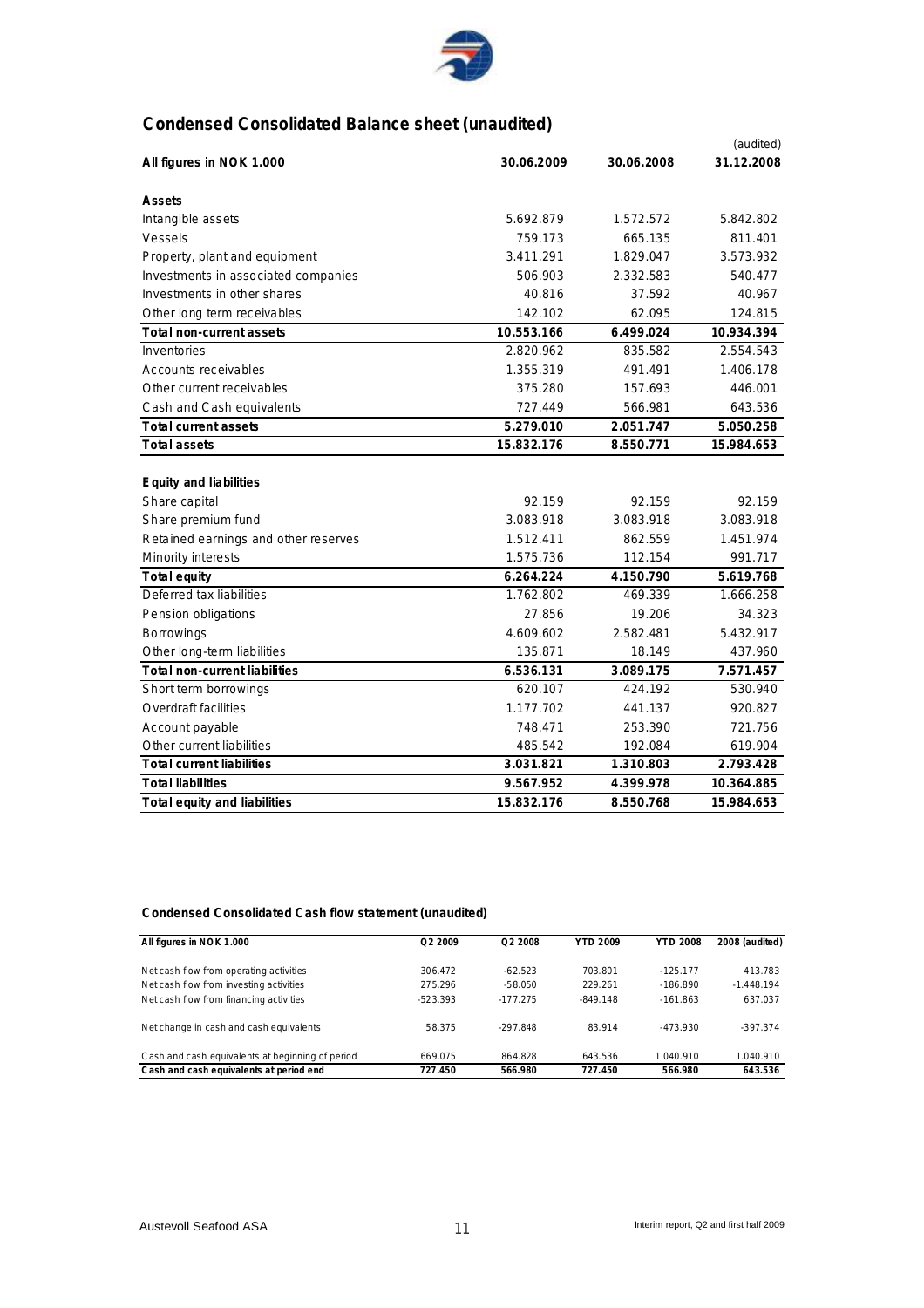

#### **Statement of Comprehensive income (unaudited)**

| All figures in NOK 1.000                                          | 30.06.2009 | 30.06.2008 | 31.12.2008 |
|-------------------------------------------------------------------|------------|------------|------------|
| Net earnings in the period                                        | 545.436    | 13.181     | 162.951    |
| Other comprehensive income                                        |            |            |            |
| Currency translation differences                                  | $-192.961$ | $-62.101$  | 472.346    |
| Other gains and losses in comprehensive income                    |            |            | $-36.232$  |
| Total other comprehensive income                                  | $-192.961$ | $-62.101$  | 436.114    |
| Comprehensive income in the period                                | 352.475    | $-48.920$  | 599.065    |
| Allocated to:                                                     |            |            |            |
| Minority interests                                                | 111.866    | $-4.252$   | 57.293     |
| Majority interests                                                | 240.608    | $-44.668$  | 541.772    |
| Condensed Consolidated Statement of changes in Equity (unaudited) |            |            |            |
| All figures in NOK 1.000                                          | 30.06.2009 | 30.06.2008 | 31.12.2008 |
| Equity period start                                               | 5.619.768  | 4.228.611  | 4.228.611  |
| Comprehensive income in the period                                | 352.475    | $-48.920$  | 599.065    |
| <b>Dividends</b>                                                  | $-38.853$  | $-55.295$  | $-55.295$  |
| Minority interests arising from business combinations/acquisition | 21.013     | 26.394     | 811.021    |
| Effect option programme                                           | 1.170      |            |            |
| Acquisition of minorities/sale to minorities                      | 310.943    |            |            |
| Other changes                                                     | $-2.290$   |            |            |
| New equity from cash contribution and contribution in kind        |            |            | 36.366     |
| Total changes of equity in the period                             | 644.458    | $-77.821$  | 1.391.157  |
| Equity at period end                                              | 6.264.226  | 4.150.790  | 5.619.768  |

## **Selected notes to the accounts**

### **Note 1 Accounting principles applied**

This interim report has been prepared in accordance with the International Financial Reporting Standards (IFRS) and the related standard for interim reports (IAS 34). The interim report, including historical comparison figures, is based on current IFRS standards and interpretation. Changes in the standard and interpretations may result in changes to the result. The quarterly report is prepared in accordance with the same principles applied to the previous annual report, but does not contain all the information and notes required for an annual report.

This report must therefore be read in the context of the last annual report from the company (2008). Amendments to standards and interpretations may result in changes to the figures.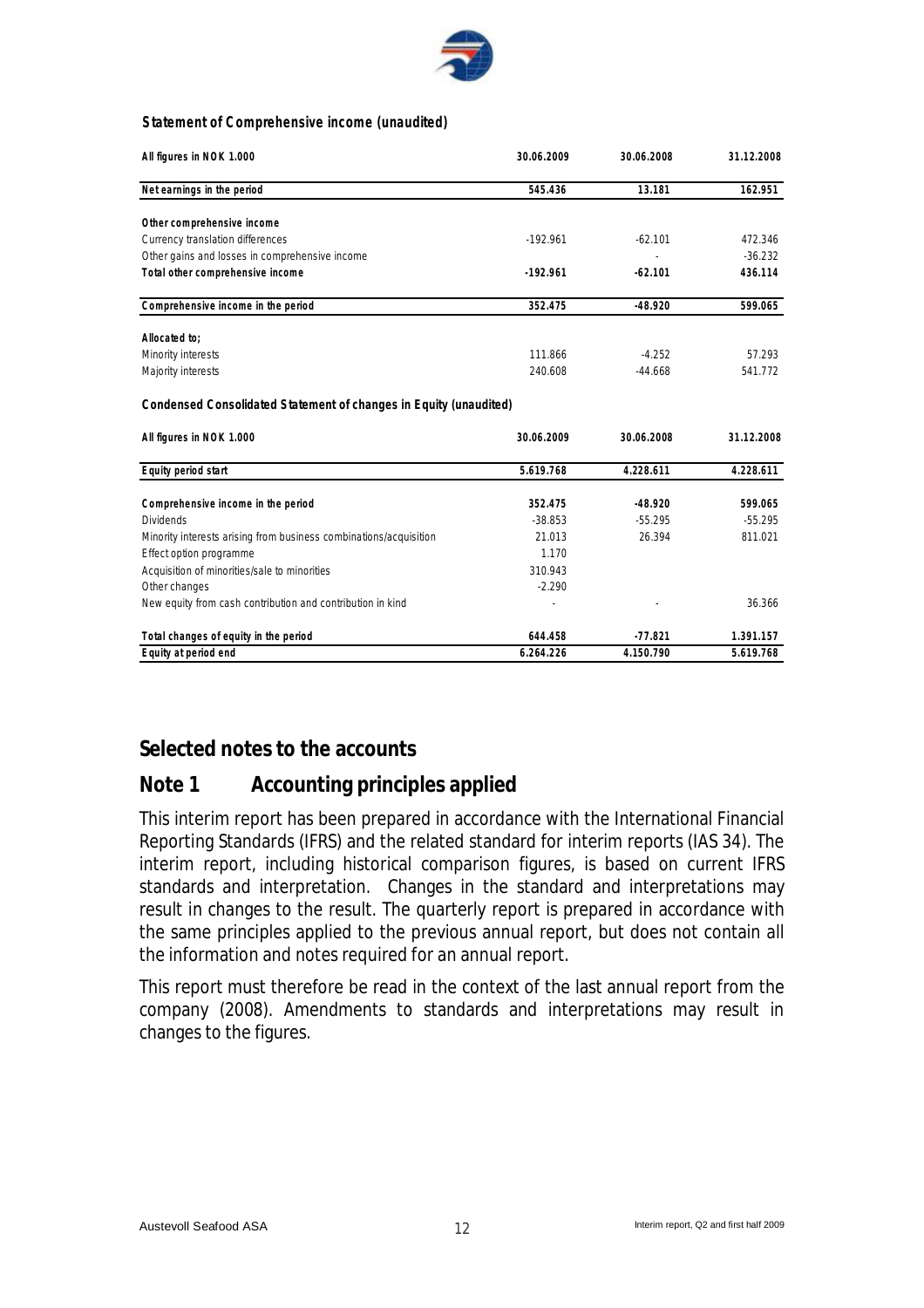

# **Note 2 Segment information**

| Segment information                      |            |           |                 |                 | (all figures in NOK 1.000) |
|------------------------------------------|------------|-----------|-----------------|-----------------|----------------------------|
|                                          | Q2 09      | Q2 08     | <b>YTD 2009</b> | <b>YTD 2008</b> | 2008                       |
| <b>Fishmeal and oil</b>                  |            |           |                 |                 |                            |
| Operating revenue                        | 620.328    | 495.442   | 1.046.045       | 944.263         | 2.136.979                  |
| <b>EBITDA</b>                            | 225.287    | 171.762   | 280.630         | 233.986         | 529.224                    |
| EBITDA %                                 | 36 %       | 35 %      | 27 %            | 25 %            | 25%                        |
| EBIT before fair value adj.biomass       | 185.228    | 133.435   | 203.381         | 161.749         | 343.864                    |
| Volumes sold fishmeal (tons)**           | 78.840     | 67.697    | 133.539         | 125.316         | 254.173                    |
| Volumes sold fishoil (tons)**            | 21.991     | 9.696     | 26.657          | 30.461          | 56.310                     |
| Fishmeal/oil sold for associated company | 3.629      |           | 7.163           |                 | 7.260                      |
| <b>Human Consumption</b>                 |            |           |                 |                 |                            |
| Operating revenue                        | 289.994    | 240.668   | 571.348         | 410.693         | 939.574                    |
| <b>EBITDA</b>                            | 70.622     | 64.033    | 131.643         | 74.883          | 162.943                    |
| EBITDA %                                 | 24 %       | 27 %      | 23 %            | 18%             | 17%                        |
| Minority interests                       | 51.100     | 50.659    | 87.918          | 44.944          | 94.598                     |
| <b>Majority interests</b>                |            |           |                 |                 |                            |
| Canning (cases)                          | 648.750    | 978.266   | 1.270.962       | 1.617.703       | 2.998.708                  |
| Frozen fish (tons)                       | 14.810     | 10.187    | 22.335          | 11.014          | 21.726                     |
| HC and LC Omega 3 products (tons)        | 537        | 426       | 1.104           | 817             | 1.773                      |
|                                          |            |           |                 |                 |                            |
| <b>Pelagic North Atlantic</b>            |            |           |                 |                 |                            |
| Operating revenue                        | 240.275    | 139.179   | 548.008         | 294.220         | 779.848                    |
| <b>EBITDA</b>                            | 6.537      | 541       | 39.008          | 861             | 30.392                     |
| EBITDA %                                 | 3%         | 0%        | 7%              | 0%              | 4%                         |
| EBIT before fair value adj.biomass       | 1.228      | $-2.620$  | 28.374          | $-5.187$        | $-4.776$                   |
| <b>Production (salmon&amp;trout)</b>     |            |           |                 |                 |                            |
| Operating revenue                        | 868.257    |           | 1.587.800       |                 |                            |
| <b>EBITDA</b>                            | 220.898    |           | 386.971         |                 |                            |
| EBITDA %                                 | 25 %       |           | 24 %            |                 |                            |
| EBIT before fair value adj.biomass       | 175.042    |           | 294.154         |                 |                            |
| Volumes sold (gwt tons)                  | 23,2       |           | 45,4            |                 |                            |
|                                          |            |           |                 |                 |                            |
| <b>Sales &amp; distribution (LSG)</b>    |            |           |                 |                 |                            |
| Operating revenue                        | 1.808.922  |           | 3.275.721       |                 |                            |
| <b>EBITDA</b>                            | 55.109     |           | 87.765          |                 |                            |
| EBITDA %                                 | 3%         |           | 3%              |                 |                            |
| EBIT before fair value adj.biomass       | 52.434     |           | 82.305          |                 |                            |
| <b>Elimination/not allocated AUSS</b>    |            |           |                 |                 |                            |
| Elimination/not allocated AUSS           | $-72.427$  | $-14.872$ | $-125.740$      | $-54.394$       | $-89.580$                  |
| <b>EBITDA</b>                            | $-3.113$   | $-5.063$  | $-6.549$        | $-9.010$        | $-13.977$                  |
| EBIT before fair value adj.biomass       | $-4.576$   | $-4.841$  | $-8.692$        | $-8.650$        | $-16.576$                  |
|                                          |            |           |                 |                 |                            |
| Elimination/not allocated LSG*           |            |           |                 |                 |                            |
| Elimination/not allocated AUSS           | $-854.472$ |           | $-1.519.220$    |                 | 321.572                    |
| <b>EBITDA</b>                            | $-5.618$   |           | $-12.455$       |                 | 80.034                     |
| EBIT before fair value adj.biomass       | $-5.911$   |           | $-13.042$       |                 | 61.481                     |
| <b>Total group</b>                       |            |           |                 |                 |                            |
| Operating revenue                        | 2.900.877  | 860.417   | 5.383.962       | 1.594.782       | 4.088.393                  |
| <b>EBITDA</b>                            | 569.722    | 231.273   | 907.013         | 300.720         | 788.616                    |
| EBITDA %                                 | 20 %       | 27 %      | 17 %            | 19 %            | 19%                        |
| EBIT before fair value adj.biomass       | 454.545    | 176.633   | 674.398         | 192.856         | 478.591                    |

\* In 2008 LSG was 100% consolidated 1 month (December) and reported in total, not splitted

between Sales & Distribution and production

\*\* From February 1, 2009 Welcon Group is proportionally consolidatet (50%)

# **Note 3 Transactions with closely related parties**

The loan from Laco AS, amounting to NOK 320 million, plus costs was paid back during Q2 2009. Apart from this, there were no transactions with closely related parties during the first half of 2009.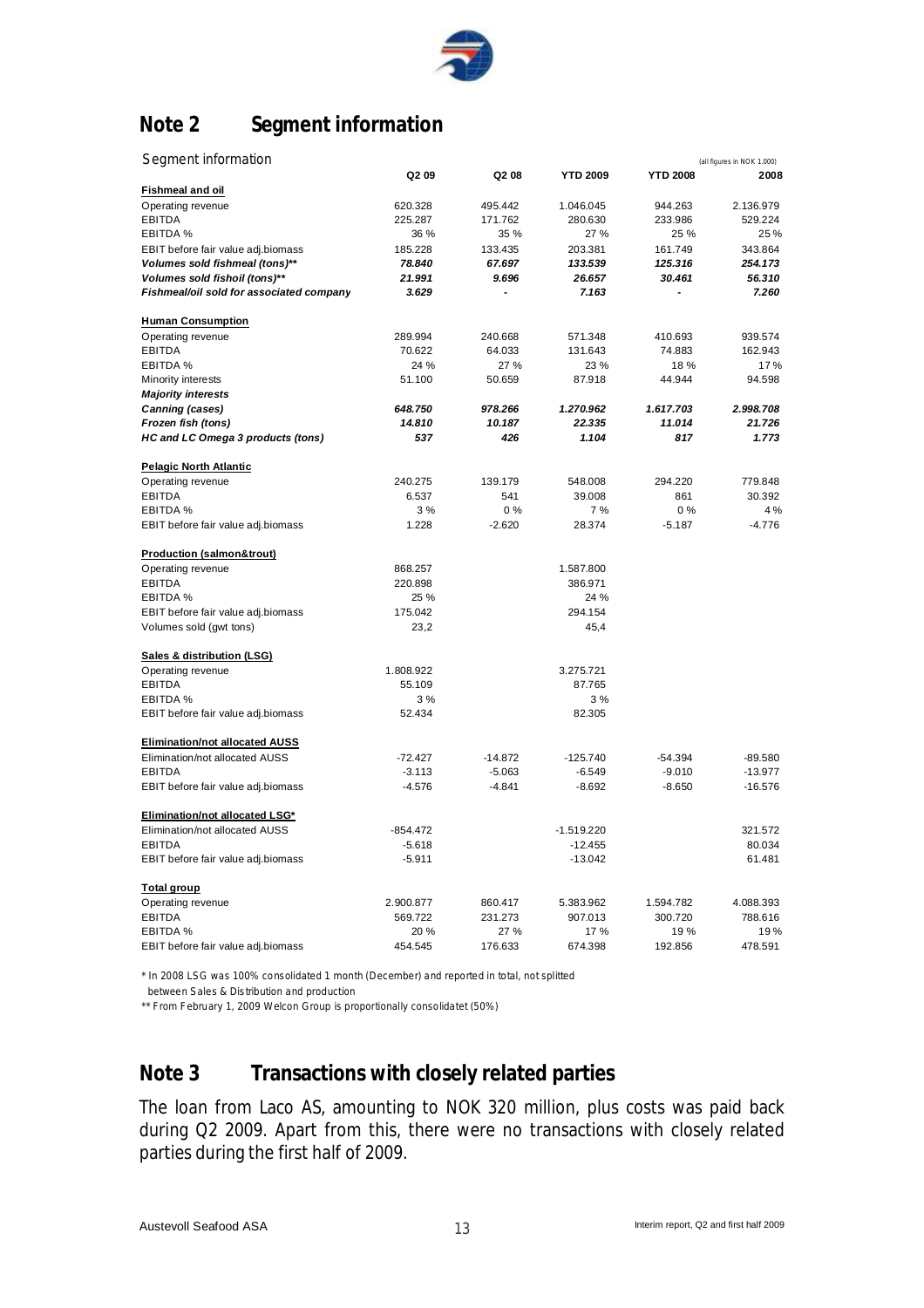

## **Note 4 Biological assets**

The Group estimates the fair value of biological assets (fish in the sea) on the basis of market prices for gutted salmon and trout on balance sheet date. The price is then adjusted to cater for quality differences (superior, ordinary and production) and logistic costs. The volume is adjusted to account for loss during gutting. The valuation of fish in the sea with an average weight of under 4 kg is based on the same principles. However, the price is adjusted in relation to the phase of the growth cycle for the fish. The price will not be adjusted to lower than the cost price, unless the Group expects to generate a loss from future sales.

|                                  | Q1 2009 | Q2 2009 |
|----------------------------------|---------|---------|
| Total fish in sea (LWT)          | 65.160  | 63.943  |
| Fish > 4 kg (LWT)                | 20.705  | 7.941   |
| <b>Adjustment inventory</b>      | 210.391 | 374.821 |
| <b>P&amp;L effect adjustment</b> | -25.561 | 164.430 |